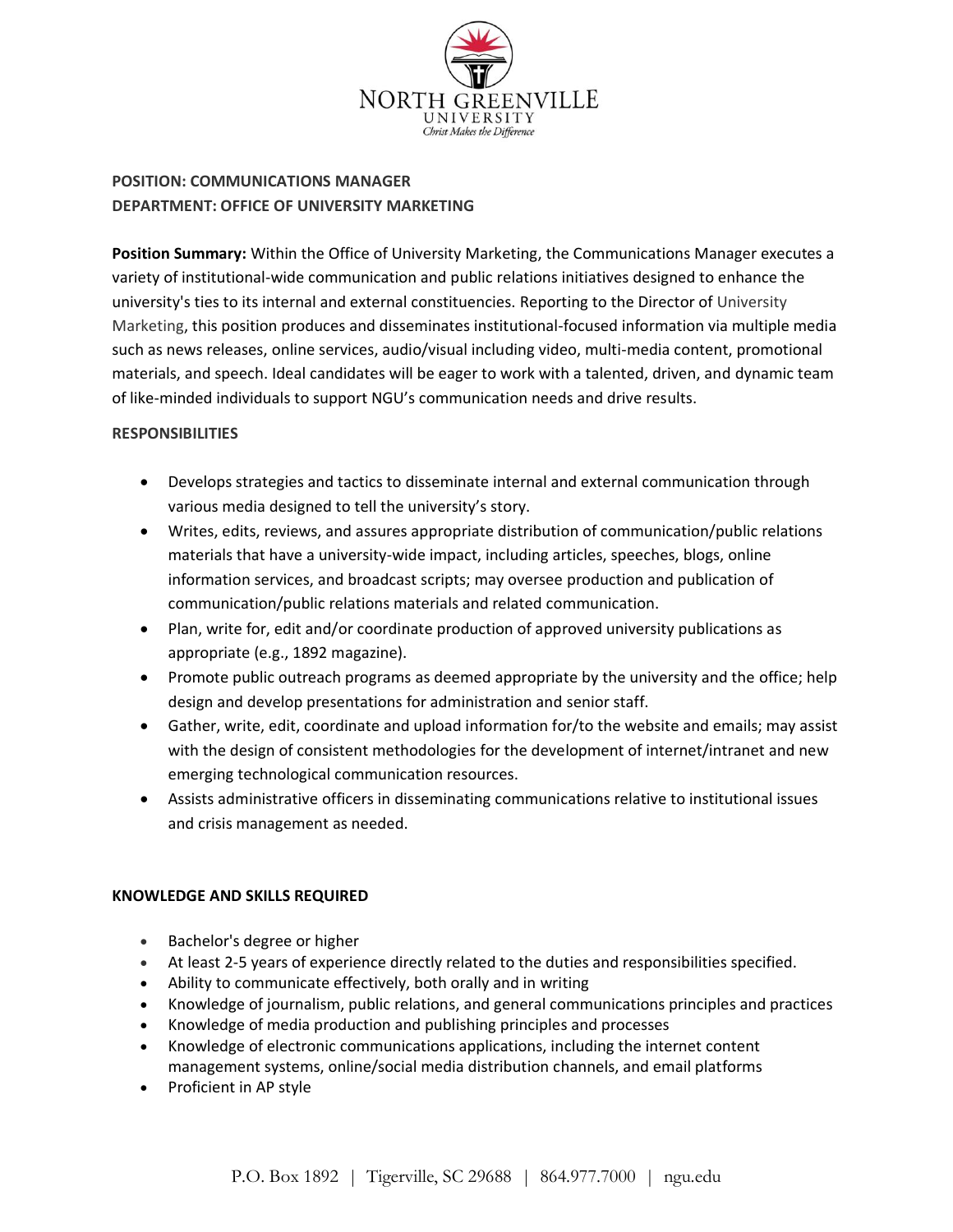

- Strong interpersonal and communication skills and the ability to work effectively with a wide range of constituencies in a diverse community
- Ability to create, compose, evaluate, and edit the content, structure, and format of a range of written material based on the target audience in various print and electronic media
- Ability to provide technical guidance and leadership to professional personnel in their area of expertise
- Ability to use independent judgment and to gather, manage and impart information to the media and various other internal and external audiences
- Skill in organizing resources and establishing priorities
- Ability to foster a cooperative work environment
- Ability to develop and maintain documents using various electronic media
- Ability to develop and deliver presentations
- Supports NGU's mission, core values, and commitment to a Christian lifestyle and character in keeping with biblical models
- Active in a biblically faithful, evangelical church, preferably one affiliated with the Southern Baptist Convention
- Awareness of and appreciation for the work of the Southern Baptist Convention and Baptist state conventions

#### **PHYSICAL REQUIREMENTS**

- Visual Abilities: Read reports, create presentations, and use a computer system
- Hearing: Hear well enough to communicate with co-workers, vendors, and students
- Dexterity, Grasping, Feeling, Write, type, and use the telephone, copier, and computer systems
- Mobility: Open files and operate office machines; move between departments and attend meetings across campus
- Talking: Frequently convey detailed or important instructions and ideas accurately, loudly, or quickly
- Lifting, pulling, pushing: Exert up to 50 pounds of force occasionally and/or up-to 20 pounds of force frequently and/or up-to 10 pounds of force constantly to move objects
- Cognitive/Emotional: Ability to critically think and concentrate. Must be able to respond quickly to changes in conditions – 75‐100% of the time

## **WORKING RELATIONSHIPS**

This position is a full-time position in the Office of Enrollment & Marketing Communications. The Communications Manager will report to the Director of University Marketing and collaborates with administrators and academic leadership. The nature of responsibilities makes it necessary to work inperson and on location with other team members.

## **WORK SCHEDULE**